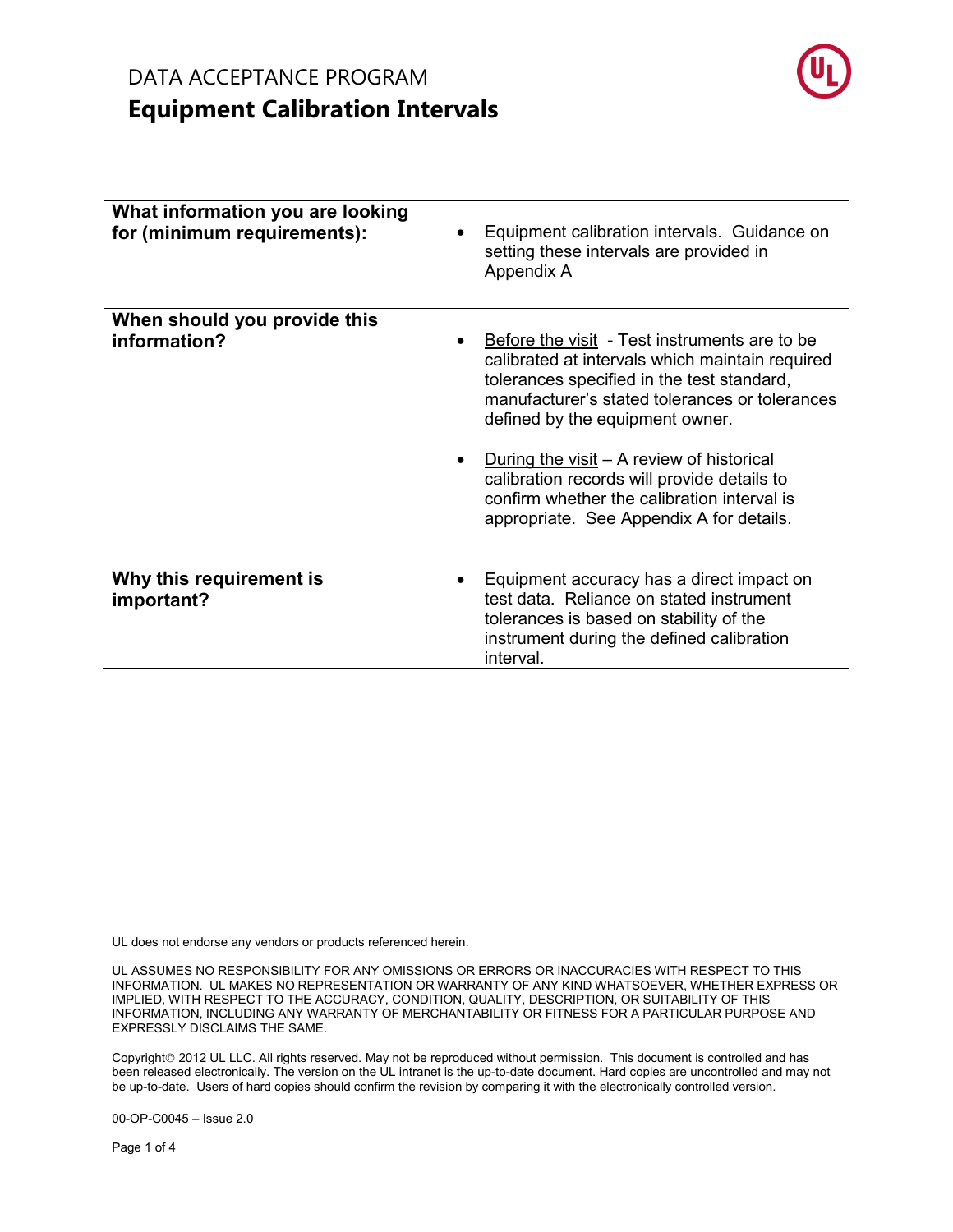# DATA ACCEPTANCE PROGRAM **Equipment Calibration Intervals**



| Certificates, Approval Forms,<br>and Other Documentation | Certificates and other related documentation<br>$\bullet$<br>associated with testing are to be processed in the<br>following manner:                                                                                                                                                                     |  |
|----------------------------------------------------------|----------------------------------------------------------------------------------------------------------------------------------------------------------------------------------------------------------------------------------------------------------------------------------------------------------|--|
|                                                          | For WTDP -                                                                                                                                                                                                                                                                                               |  |
|                                                          | Historical records for calibration intervals<br>$\circ$<br>are to be retained by the client for proof of<br>appropriate calibration cycles. UL staff is<br>to request copies of calibration certificates<br>and related documentation for the<br>equipment used in testing under the<br>present project. |  |
|                                                          | For other DAP programs (CTDP, TCP, TPTDP, etc) -                                                                                                                                                                                                                                                         |  |
|                                                          | Clients are to index and retain copies of<br>$\circ$<br>certificates and related documentation for<br>the equipment used in testing.                                                                                                                                                                     |  |
|                                                          | In lieu of storage of paper copies of the<br>$\circ$<br>documentation, these may be stored<br>electronically.                                                                                                                                                                                            |  |
|                                                          | Retention time for the records is in<br>$\Omega$<br>accordance with Client Test Data and<br>TCP Laboratory agreement (L-56).                                                                                                                                                                             |  |

UL does not endorse any vendors or products referenced herein.

UL ASSUMES NO RESPONSIBILITY FOR ANY OMISSIONS OR ERRORS OR INACCURACIES WITH RESPECT TO THIS INFORMATION. UL MAKES NO REPRESENTATION OR WARRANTY OF ANY KIND WHATSOEVER, WHETHER EXPRESS OR IMPLIED, WITH RESPECT TO THE ACCURACY, CONDITION, QUALITY, DESCRIPTION, OR SUITABILITY OF THIS INFORMATION, INCLUDING ANY WARRANTY OF MERCHANTABILITY OR FITNESS FOR A PARTICULAR PURPOSE AND EXPRESSLY DISCLAIMS THE SAME.

Copyright<sup>©</sup> 2012 UL LLC. All rights reserved. May not be reproduced without permission. This document is controlled and has been released electronically. The version on the UL intranet is the up-to-date document. Hard copies are uncontrolled and may not be up-to-date. Users of hard copies should confirm the revision by comparing it with the electronically controlled version.

00-OP-C0045 – Issue 2.0

Page 2 of 4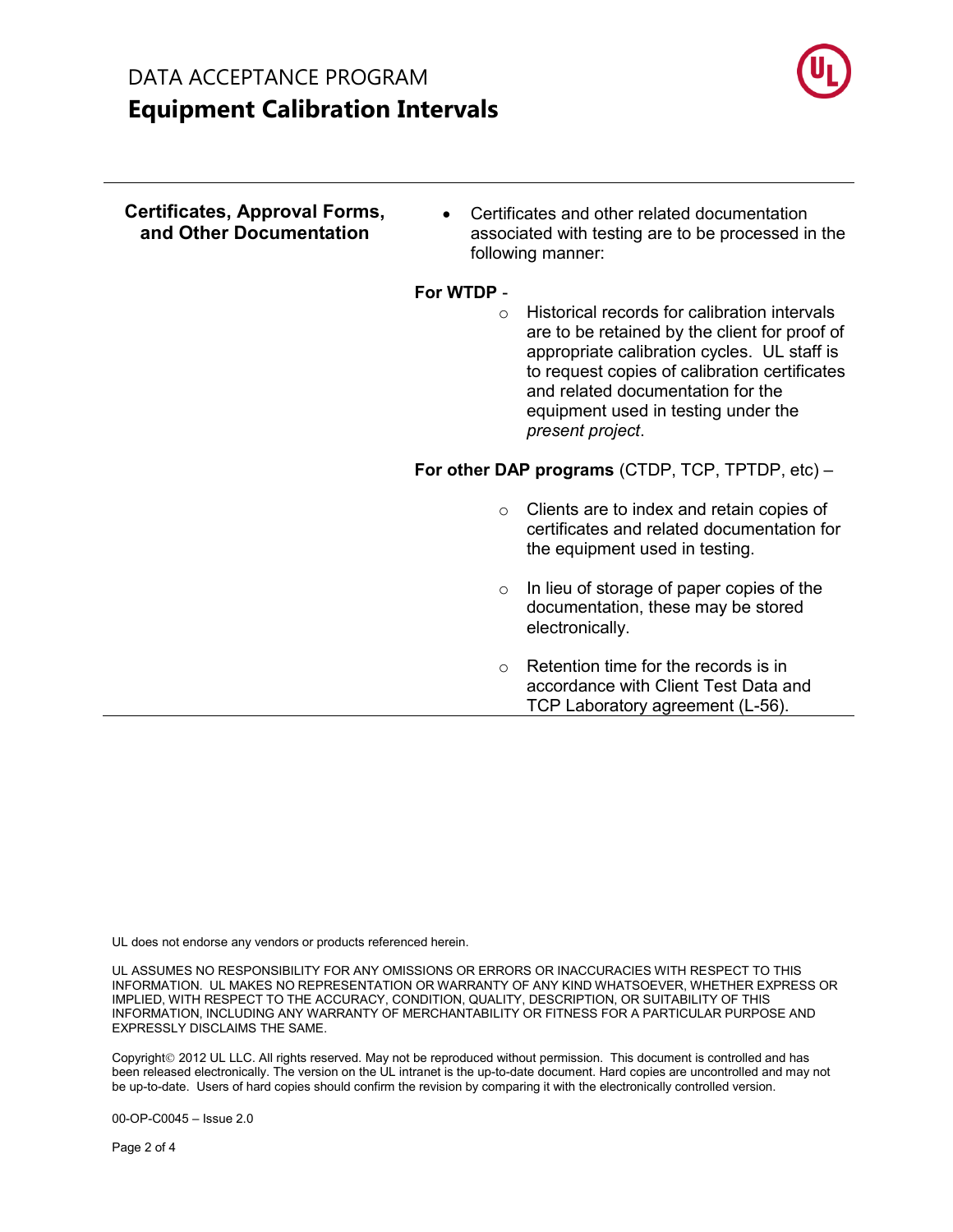## DATA ACCEPTANCE PROGRAM **Equipment Calibration Intervals**



#### **APPENDIX A**

- 1 All test equipment requiring calibration shall undergo an initial calibration before being put into service. Thereafter, the maximum nominal calibration interval shall be as indicated below. A calibration vendor that is accredited by a Signatory of APLAC, ILAC or EU must provide the calibration whenever possible. See 00-OP-J0026 for further guidance.
- 1A Calibration cycles shall be:
- 1B As recommended by the manufacturer of the instrument;
- 1C One year for electrical, electronic and mechanical test equipment; or
- 1D Three years for mechanical test equipment made of solid materials not subject to deterioration.
- 2 Calibration intervals may be extended based on the following conditions and the reasons must be documented:
- 2A Passive electrical test equipment, such as current shunts, current transformers, potential transformers, may be extended to 3 years with good results for the initial calibration period and if not subject to severe use conditions.
- 2B Weights may be extended to 5 years if there is a laboratory procedure that takes into account usage and has provisions for physical examination and / or intermediate checks of the weights.
- 2C Where there is sufficient calibration data to statistically establish a trend of the test equipment to assure good measurement results for a longer period.
- 3. Calibration of the following types of equipment can be put on an initial calibration only (ICO) calibration cycle :
	- o steel rules,
	- o tape measures,
	- $\circ$  weights 4.5 kg or greater calibrated to  $\pm$  1% tolerance,

UL does not endorse any vendors or products referenced herein.

UL ASSUMES NO RESPONSIBILITY FOR ANY OMISSIONS OR ERRORS OR INACCURACIES WITH RESPECT TO THIS INFORMATION. UL MAKES NO REPRESENTATION OR WARRANTY OF ANY KIND WHATSOEVER, WHETHER EXPRESS OR IMPLIED, WITH RESPECT TO THE ACCURACY, CONDITION, QUALITY, DESCRIPTION, OR SUITABILITY OF THIS INFORMATION, INCLUDING ANY WARRANTY OF MERCHANTABILITY OR FITNESS FOR A PARTICULAR PURPOSE AND EXPRESSLY DISCLAIMS THE SAME.

Copyright<sup>©</sup> 2012 UL LLC. All rights reserved. May not be reproduced without permission. This document is controlled and has been released electronically. The version on the UL intranet is the up-to-date document. Hard copies are uncontrolled and may not be up-to-date. Users of hard copies should confirm the revision by comparing it with the electronically controlled version.

00-OP-C0045 – Issue 2.0

Page 3 of 4